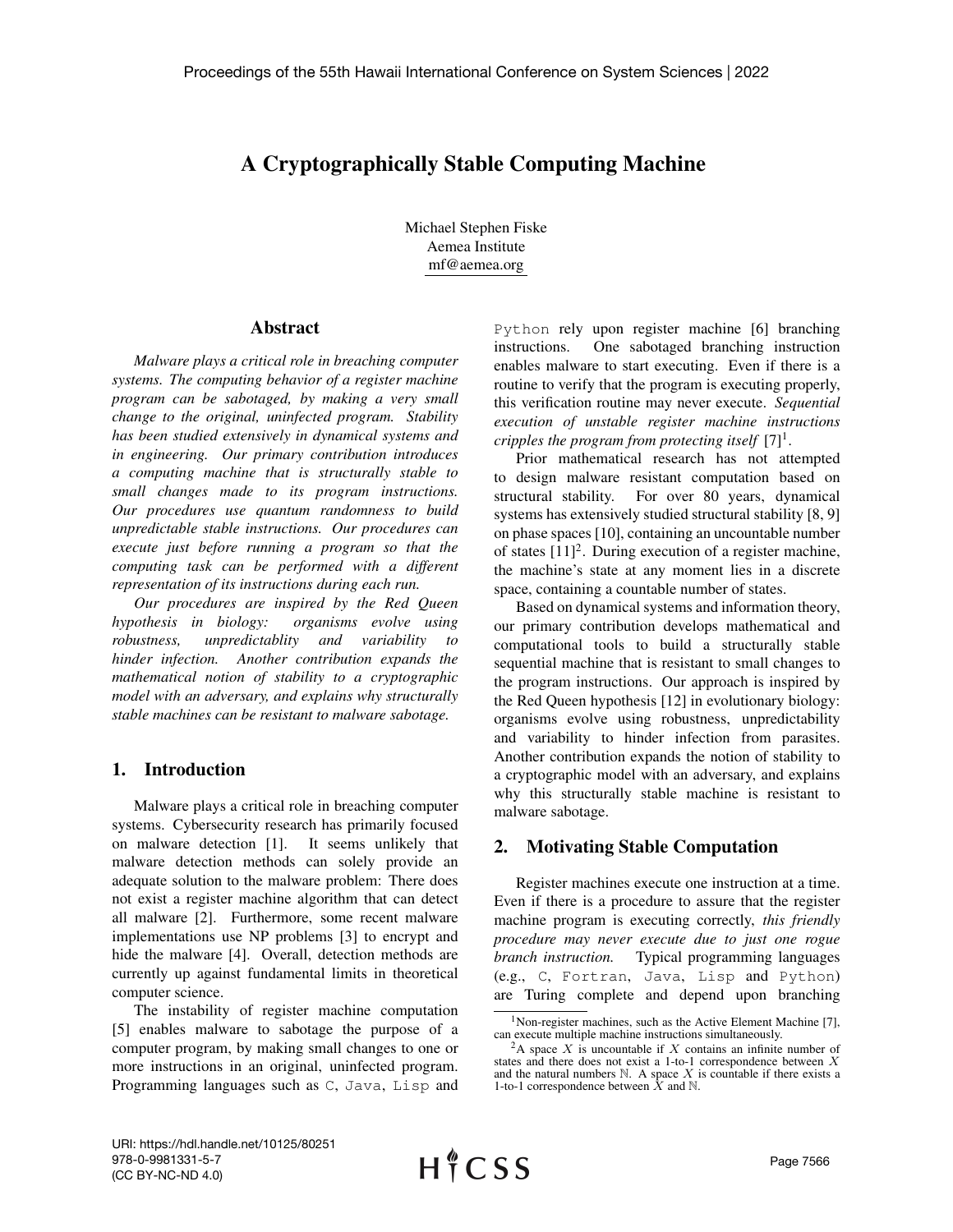instructions. While conditional branching instructions are not required for universal computation, Rojas's methods [13] still use unconditional branching and program self-modification. Moreover, about 75% to 80% of the control flow instructions, executed on register machines, are conditional branch instructions.<sup>3</sup>

These observations suggest that a computer program's purpose can be subverted because the register machine behavior is not always invariant when small changes are made to one or more instructions.

Overall, we seek stable computation based on the following design principle: if a small or moderate change is made to a register machine program, then the program's purpose is stable; if a large change is made, the program can no longer execute. Our principle is partly based on the observation that it is generally far more difficult to detect if a small change has altered the purpose of a program. With a small change, the tampered register machine program still can execute, but does not perform the task that the original program was designed to accomplish. For this reason, our goal is to create stable computation that is also incomprehensible to malware authors so that it is far more challenging for malware to subvert the program without completely destroying its functionality.

# 3. An Unstable C Program

We demonstrate *unstable computation* with C source code [14] that adds 3 integers. This C code shows how a 1-bit change to the address of only one instruction can substantially alter the program's behavior.

```
#include <stdio.h>
#define NUM_BITS 16
int pow2[NUM_BITS] = {0x8000, 0x4000, 0x2000, 0x1000,
                      0x800, 0x400, 0x200, 0x100,
                      0x80, 0x40, 0x20, 0x10,
                      0x8, 0x4, 0x2, 0x1};
int addition(int a, int b)
{
   return (a + b);
}
int multiply(int a, int b)
∫
   return (a * b);
}
int exec_op(int* num, int n, int (*op) (int, int))
{
  int i, v = num[0];
   for(i = 1; i < n; i++)
   {
      v = op(v, num[i]);}
  return v;
}
```
 $3$ See figure A.14 in [5].

```
void print_numbers(int* v, int n)
{
   int k;
   printf("\n");
   for(k = 0; k < n; k++)
   {
      printf("%d ", v[k] );
   }
}
void print_binary(unsigned int v)
{
   int k;
   for(k = 0; k < NUM BITS; k++)
   {
      if (v / pow2[k]) printf("1");
      else printf("0");
      v %= pow2[k];
   }
printf("\n");
}
int bop(int* m, int n, char* f, int (*op) (int, int))
{
   int v = exec op(m, n, op);
   printf("\nresult = %d. address of ", v);
   printf("%s = \ln", f);
   print_binary((unsigned int) op);
   return 0;
}
int main(int argc, char* argv[])
{
   int num[3] = \{2, 3, 5\};
   print_numbers(num, 3);
   printf("\n");
bop(num, 3, "addition", addition);
   bop(num, 3, "multiply", multiply);
   return 0;
}
```
aemea@Michaels-MacBook-Air C\_program % ./ADD  $2 3 5$ result =  $10$ . address of addition 1 0 1 0 1 1 0 0 0 1 0 1 0 0 0 0 result = 30. address of multiply = 1 0 1 0 1 1 0 0 0 1 1 1 0 0 0 0

## Figure 1. Sum Changed to a Product

Figure 1 shows an execution of the compiled C program: ADD. A sum  $2 + 3 + 5$  is converted to a product  $2 \times 3 \times 5$ , by flipping only one bit of the address of instruction addition. This C program exhibits unstable computation because a small change (flipping one bit) in the C program causes a substantial change to the outcome: namely, a sum equal to 10 is changed to a product equal to 30.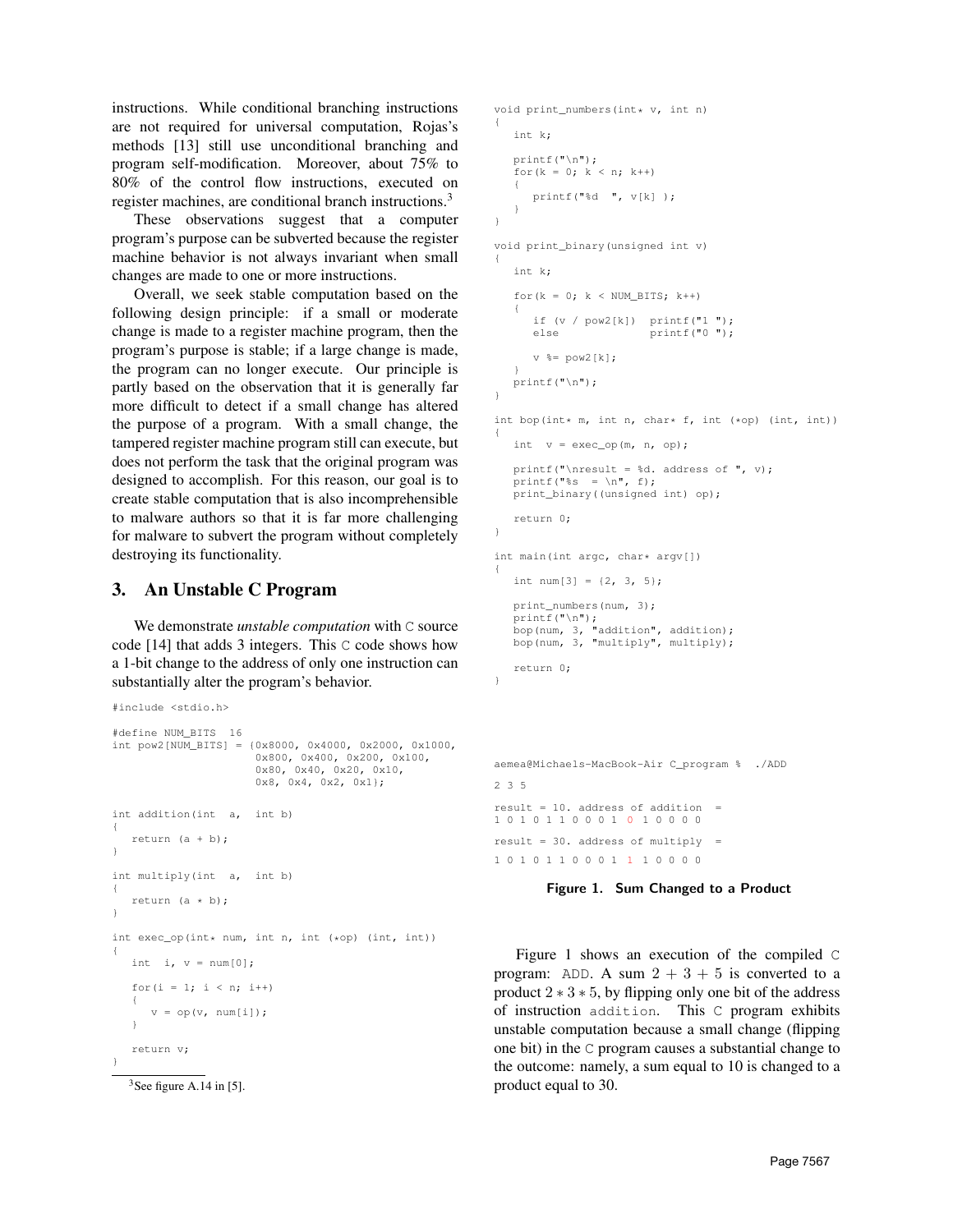## 4. Cryptographic Model Assumptions

In our model, *Alice*'s goal is to hinder *Eve* (malware author) from sabotaging Alice's computation. Additional assumptions about what information Eve has access to are more appropriate to discuss after a comprehensive description of our structurally stable machine is provided. Some of these assumptions defer prospective hardware implementations to a subsequent paper. *Bob* is not part of our model. We do not address commmunication between Alice and Bob, as is typical with a public key exchange.

#### 5. Structural Stability

Structural stability is a mathematical tool that can be applied to computer programs because a register machine program can be modeled as a discrete, autonomous dynamical system [15]. When a perturbed instruction is close enough to an original instruction that is stable, then the computational behavior of the program will not change. For this reason, structural stability can be used to design a solution that hinders malware sabotage. We briefly review topological spaces, metric spaces and structural stability.

#### 5.1. Topological Spaces & Metric Spaces

A *topology* [11] on a set X is a collection  $\mathcal T$  of subsets of X having the following properties: (a)  $\emptyset$  and X are both in  $\mathcal{T}$ ; (b) The union of the elements of any subcollection of  $T$  is in  $T$ ; (c) The intersection of the elements of any finite subcollection of  $T$  is in  $T$ . A set X for which a topology  $\mathcal T$  has been specified is called a *topological space*. A subset U of X is called *open* in this topology if  $U$  belongs to the collection  $T$ . The standard topology on  $\mathbb R$  (real numbers) is generated from arbitrary unions of open intervals and finite intersections of open intervals, where an open interval is  $(a, b)$  =  ${x \in \mathbb{R} : a < x < b}.$ 

For topological spaces  $X$  (domain) and  $Y$  (range), a function  $f: X \to Y$  is *continuous* if for any open subset U of Y, the inverse image  $f^{-1}(U) = \{x \in X : f(x)$ lies in U} is open in X's topology. A function  $h: X \rightarrow$  $Y$  is a *homeomorphism* if  $h$  is continuous,  $h$  is bijective and h's inverse  $h^{-1}: Y \to X$  is continuous.

A *metric space* is a set X and a function (metric)  $d: X \times X \to \mathbb{R}$  such that all three conditions hold: (1)  $d(a, b) \geq 0$  for all  $a, b \in X$  where  $d(a, b) = 0$  if and only if  $a = b$ . (2)  $d(a, b) = d(b, a)$  for all  $a, b \in X$ . (3)  $d(a, b) \leq d(a, c) + d(c, b)$  for all  $a, b, c \in X$ .

# 5.2. Topological Conjugacy &  $C^0$  Stability

A *discrete, dynamical system* is a function  $f : X \rightarrow$  $X$ , where  $X$  is a topological space. Two dynamical systems  $f : X \to X$  and  $g : Y \to Y$  are *topologically conjugate* if f and q are continuous and there exists a homeomorphism  $h: X \to Y$  such that  $h \circ f = g \circ h$ .

Let  $(X, d)$  be a metric space. The  $C^0$  distance between functions  $f : X \to X$  and  $g : X \to X$  is given by  $\rho_0(f,g) = \sup \{ d\big(f(x),g(x)\big) : x \in X \}$ , where  $\sup$ is the least upper bound. A function  $f : X \to X$  is said to be  $C^0$  *structurally stable* on X if there exists  $\epsilon > 0$ such that whenever  $\rho_0(f,g) < \epsilon$  for  $g: X \to X$ , then  $f$  is topologically conjugate to  $g$ . In other words,  $f$  is structurally stable if for all dynamical systems  $g$  that are close to f, then f is topologically conjugate to q.

After a register machine has halted, its halted machine configuration represents what the machine has computed. Topological conjugacy is useful because each halted machine configuration corresponds to a fixed point (halting point) of a dynamical system that faithfully models the register machine. If  $h$  is a topological conjugacy with  $h \circ f = g \circ h$ , then p is a fixed point of f if and only if  $h(p)$  is a fixed point. Hence, a topological conjugacy between machines  $M_1$ and  $M_2$  induces a 1-to-1 correspondence between the halting configurations of  $M_1$  and  $M_2$ .

## 6. A Structurally Stable Machine

We have two design goals, motivated by section 2:

- A. Build instructions that are invariant to small changes in their representation.
- B. Hinder the adversary from figuring out how to manipulate these machine instructions.

We start with a Turing complete, virtual machine, as a starting point for building computation that satisfies our two design goals. We describe procedures<sup>4</sup> that transform these virtual machine instructions: these transformation procedures represent and execute the functionality of the virtual machine instructions so that the computation is stable under small changes to the transformed instructions. Furthermore, these transformed instructions also satisfy design goal B.

#### 6.1. A Virtual Register Machine

Below is a brief description of the instructions for our virtual machine. Our transformation procedures,

<sup>4</sup>Comprehensive hardware implementation(s) of these procedures are beyond the scope of this paper.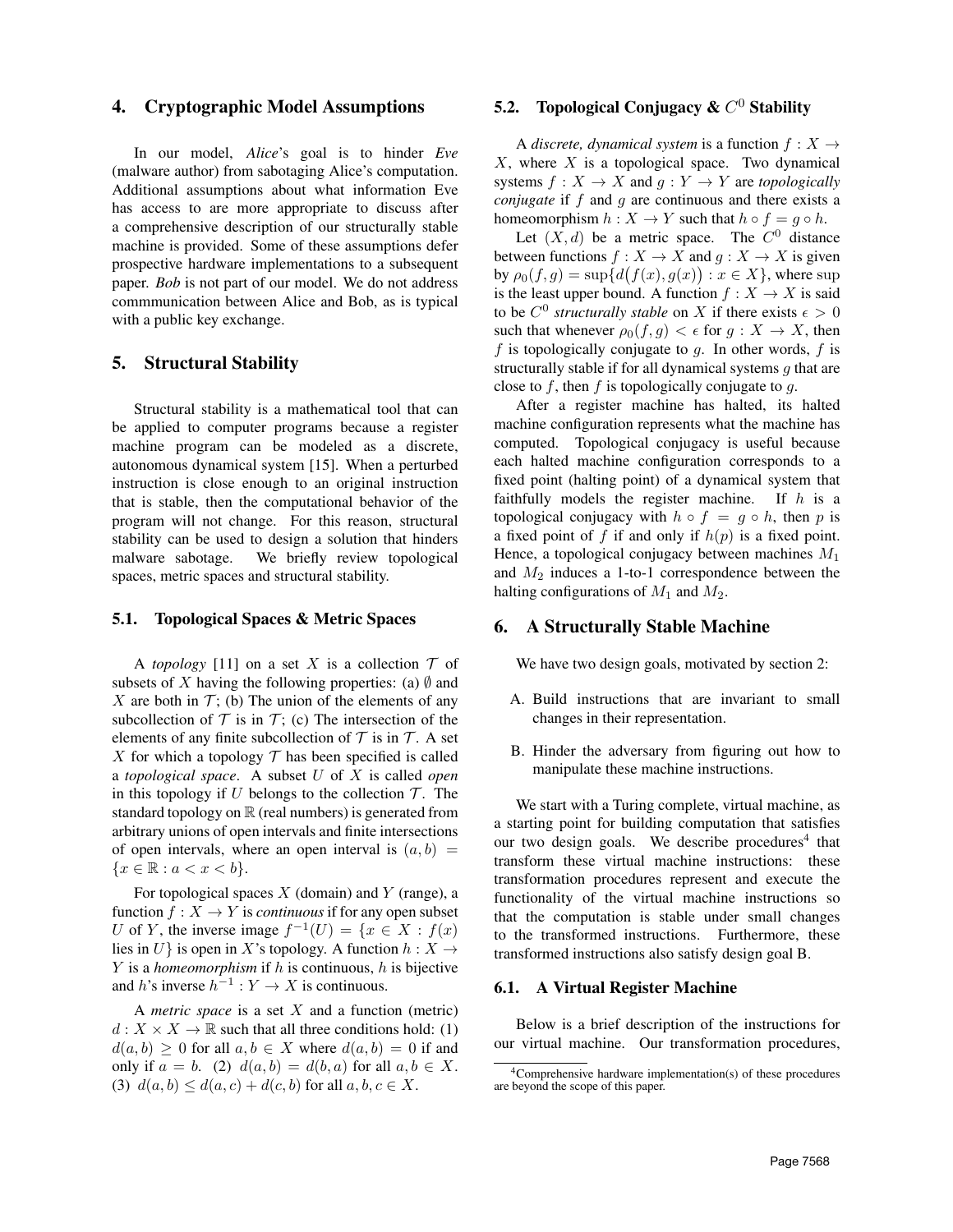applied to these virtual machine instructions, are described in subsections 6.2, 6.4, 6.5 and 6.6.

SET A 14 stores 14 in register A.

ADD  $\overline{B}$  C adds the contents of registers  $\overline{B}$  and  $\overline{C}$  and stores the sum in register B.

SUB C 13 subtracts 13 from the contents of register C and stores the difference in register C.

MUL  $\Box$  C multiplies the contents of register  $\Box$  and register C and stores the product in register D.

DIV A 7 divides the contents of register A by 7 and stores the quotient in register A. If A contains 26, then after DIV A 7 is executed register A contains 3.

MOD  $\land$  7 divides the contents of register  $\land$  by 7 and stores the remainder in A. If register A contains 26, then after MOD A 7 is executed register A contains 5.

JMP L\_AB updates the program counter to execute the instruction tagged by label L\_AB. If L\_AB contains 37, then instruction 37 will be executed next. JMP acts as an unconditional branch instruction.

IF A B executes the next instruction if the contents of register A equals the contents of register B. Otherwise, the next instruction is skipped.

IFN C 5 executes the next instruction if the contents of register C are not equal to 5. If register C contains 5, the next instruction is skipped.

IFGT C 12 executes the next instruction if the contents of register C are greater than 12. If register C contains a number less than 13, the next instruction is skipped.

The *opcode* for *instruction name* SET represents SET in terms of bits. The other instruction names {ADD,SUB,MUL,DIV,MOD,JMP,IF,IFN,IFGT, STORE, GET} each have their own unique opcode in terms of bits. An opcode is mathematically defined as a function  $\mathfrak{D}$  : {SET, ADD, SUB, MUL, DIV, MOD, JMP,IF,IFN,IFGT,STORE,GET}  $\rightarrow \{0,1\}^n$  such that  $\mathfrak D$  is 1-to-1. 1-to-1 means  $\mathfrak D$  maps two different instruction names to two distinct  $n$ -bit strings.

A valid instruction starts with an instruction name, followed by one or two *operands*. In instruction IFGT C 12, register C is the first operand and the number 12 is the second operand. The JMP instruction is the only instruction with one operand.

In subsection 6.6, example 1 implements a greatest common divisor algorithm with this virtual machine. In subsection 6.2, we develop computational tools that transform these instructions so that the program instructions are hidden, stable and unpredictable.

#### 6.2. Randomizing Instruction Opcodes

We describe a procedure that randomizes opcodes such that each opcode is a minimal Hamming distance apart. Our random opcode procedure is a computational tool for helping us achieve our two design goals.

First, we review some definitions from information theory.  $\{0, 1\}^n$  is the collection of all *n*-bit strings, where each binary string a in  $\{0, 1\}^n$  can represent an opcode of a virtual machine instruction. Sometimes b in  $\{0, 1\}^p$  can represent an operand of a virtual machine instruction, and in some cases  $n \neq p$ .

Let  $a = a_1, \ldots a_n$  and  $b = b_1, \ldots b_n$  be binary strings of length n. For each n, the *Hamming metric* [16] is defined as  $d(a, b) = \sum_{i=1}^{n} |a_i - b_i|$ . It is easy to

verify that  $({0, 1}^n, d)$  is a metric space per section 5.1.

Note  $d(0010, 0111) = 2$ . Consider string  $c =$  $c_1 \ldots c_n$  in  $\{0,1\}^n$ . A *Hamming ball*  $H(c, m) = \{a \in$  $\{0,1\}^n : d(c,a) \leq m\}$  has center c and radius m.

Let q be a quantum random bit generator<sup>5</sup> [17]. Based on a quantum measurement,  $q$  returns a random 0 or 1. In procedures 1, 2, and 3, q helps construct  $m$  distinct random opcodes each of length  $n$  that are pairwise a minimum Hamming distance of  $2l + 1$  bits apart. These procedures build random opcodes that are stable, when there are at most  $l$  bits of sabotage on a single opcode. A random opcode  $I_j$  is the center of a Hamming ball with radius *l*. Geometrically, all opcodes in  $H(I_i, l)$  can be repaired to the correct opcode  $I_i$ .

Procedure 1 builds an n-bit random opcode  $I_{j,1}I_{j,2} \ldots I_{j,n}$  used by instruction  $I_j$ , after quantum random bit generator  $q$  measures  $n$  random bits.

#### Procedure 1. *Random Opcode*

Input: n set  $k := 1$ while  $k \leq n$ { set  $I_{j,k}$  to a random bit measured by  $q$ increment  $k$  by 1 }

Output:  $I_{j,1} I_{j,2} \ldots I_{j,n}$ 

The *j*th random opcode, called  $I_j$ , is *n* bits long. Procedure 2 begins with m random opcodes  $I_1, I_2, \ldots$ ,  $I_m$  as input. Procedure 2 finds two distinct opcodes in

<sup>5</sup>We prefer a QRNG over a CSRNG based on the following principle: no sentient being can capture or steal information that does not yet exist. According to quantum theory, a quantum random bit does not exist until a measurement occurs. A CSRNG's effectiveness depends upon on an algorithm: any Turing machine, implementing the algorithm, violates our principle, and relies on a seed. A CSRNG provides no unpredictability if the seed is known. A CSRNG also begs the question: how is an unpredictable seed generated?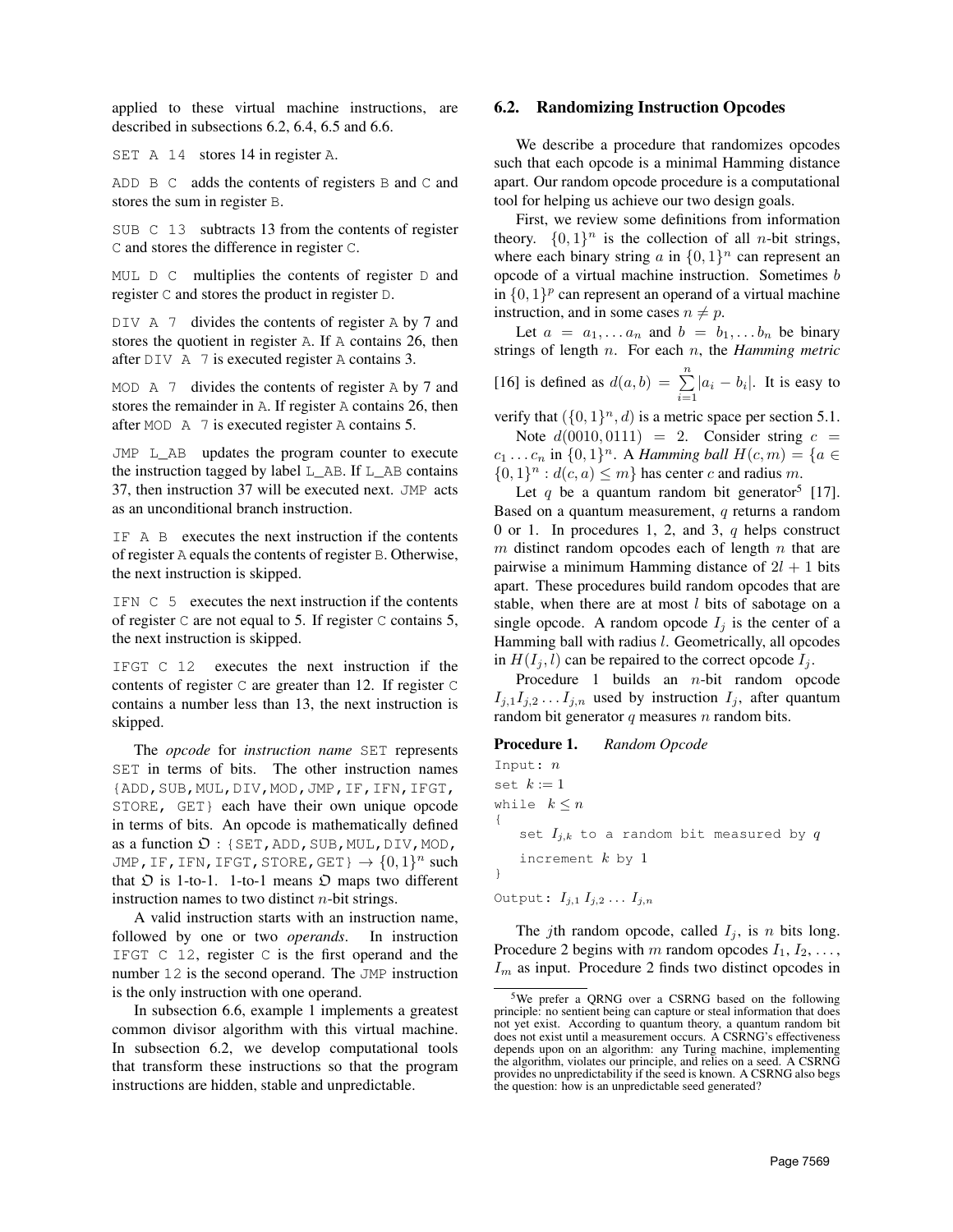$\{I_1, I_2, \ldots, I_m\}$  that are a smallest Hamming distance  $h_{\mu}$  apart.

## Procedure 2. *Minimal Hamming Pair*

```
Input: m, n, and opcodes \{I_1, I_2, \ldots, I_m\}set h_{\mu} := n + 1set i := 1while i < m{
    set j := i + 1while j \leq m{
        set h := d(I_i, I_j) in \{0, 1\}^nif (h < h<sub>u</sub>){
            set h_\mu := hset i_{\mu} := iset j_{\mu} := j}
        increment j by 1}
    increment i by 1
}
```

```
Output: I_{i_{\mu}}, I_{j_{\mu}}, h_{\mu}
```
Procedure 3 uses procedures 1 and 2 to build m random opcodes  $(n$ -bit codes) that are pairwise at least a Hamming distance of  $2l + 1$  apart.

# Procedure 3. *Minimal Hamming Distance* Input:  $l, m, n$

```
call procedure 1 m times with input n:
output I_1, \ldots, I_mcall procedure 2 with input I_1, \ldots, I_m:
output I_{i_{\mu}}, I_{j_{\mu}}, h_{\mu}set r := 0while h_{\mu} < (2l + 1){
   set b := 2l + 1 - h_udo b times
    {
       use q to randomly choose positive
       integer k in the set \{1, 2, ..., n\}flip bit k in I_{i,j}}
   execute procedure 2 with input I_1, \ldots, I_mincrement r by 1}
```
Output:  $I_1 \ldots I_m$  with  $d(I_j, I_k) \geq 2l+1$  when  $j \neq k$ 

Flip bit  $k$  means: if the  $k$ th bit is 0, then set the kth bit to 1; and if the kth bit is 1, then set the kth bit to 0. Variable  $r$  counts the number of repairs on a random opcode until any two distinct opcodes are at least a distance of  $2l + 1$ -bits apart.  $2l + 1$  should be about 1 to 2.5 standard deviations less than  $\frac{n}{2}$  so that outer loop while  $h_{\mu} < (2l + 1)$  promptly exits.<sup>6</sup>

If l is too large (e.g.,  $(2l + 1) > n$ ), then the outer loop never exits and  $r \to \infty$ . To avoid long computing times, a variation of procedure 3 inserts, before the outer three, a variation of procedure 5 inserts, before the other<br>loop, set  $l = \lfloor \frac{1}{4}(n - c\sqrt{n}) - \frac{1}{2} \rfloor$ , where  $1 \le c \le \frac{5}{2}$ .

In our cryptographic model, Alice's  $m$  random opcodes  $I_1, I_2, \ldots I_m$  "act as her private keys." Hence, her random opcodes should be generated and stored in Protected Machine Hardware (blue region in Figure 2) so that procedure 3 can help assure anonymity and valid execution of her instructions. It is also good practice for Alice to keep  $l$  private.



Figure 2. Eve cannot access the blue region.

# 6.3. Instruction & Program Stability

We formally define instruction and program stability. Definition 1. *A set of opcodes (or operands)*  $\{I_1, \ldots, I_m\}$  *is s-bit stable if*  $\min\{d(I_j, I_k) : j \neq k\} \geq 0$ *s. In other words, if*  $I_i$  *and*  $I_k$  *are the closest opcodes (operands) in*  $\{I_1, \ldots, I_m\}$ *, then*  $d(I_i, I_k) \geq s$ *.* 

Definition 2. *An* n*-bit instruction* I *is* s*-bit stable if its opcode and operands are both* s*-bit stable.*

Remark 1. The random opcodes generated by a successful exit of procedure 3 are  $2l + 1$ -bit stable.

Procedure 2 returns  $h_{\mu}$ .  $h_{\mu}$  is the minimum distance between any two distinct opcodes in  $\{I_1, \ldots, I_m\}$ . A successful exit of procedure 3 means the loop while  $h_{\mu} < (2l+1)$  exited; hence,  $h_{\mu} \geq 2l+1$ .

 $\frac{6}{2}$  is the expected Hamming distance between two random *n*-bit codes, where each bit occurs with probability  $\frac{1}{2}$ . The standard deviation of uniformly random *n*-bit codes is  $\frac{\sqrt{n}}{2}$ .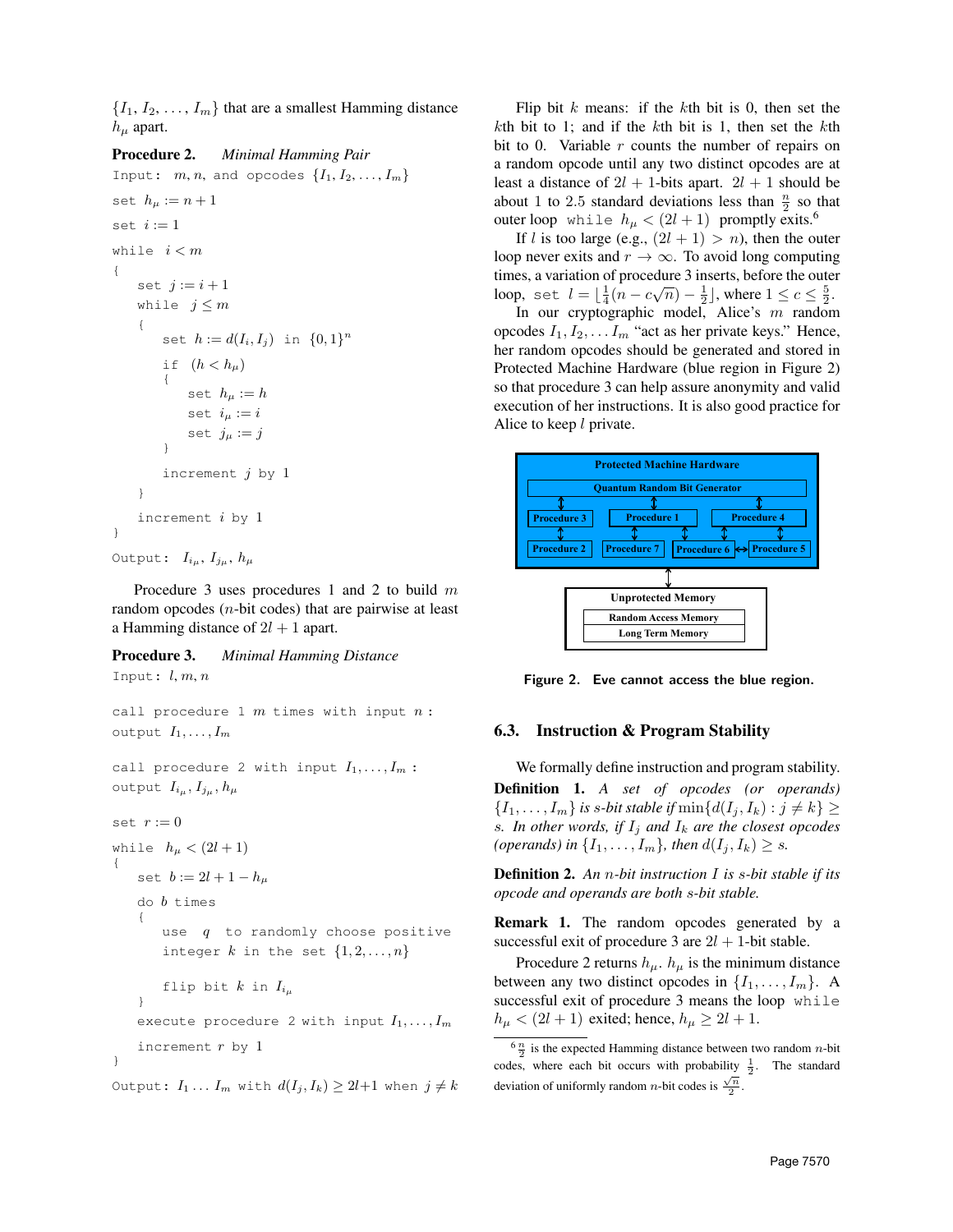Using definitions 1, 2 and remark 1, we can explain the stability of programs, transformed by procedures 1-3, in terms of the theory of section 5. First, we need to define a metric on a space of programs, where each program is a finite sequence of transformed (procedures 1-3) instructions (before hiding). Consider a program of transformed instructions  $\mathcal{P}_1 = (I_1, I_2, \dots, I_m)$  and another program of transformed instructions  $\mathcal{P}_2$  =  $(J_1, J_2, \ldots, J_m)$ . If two programs have the same length m, define the distance between them as  $\mathcal{D}(\mathcal{P}_1,\mathcal{P}_2)$  =  $\max\{d(I_k, J_k) : 1 \leq k \leq m\}$ . If programs P and Q have different lengths, then define  $\mathcal{D}(\mathcal{P}, \mathcal{Q}) = n$ , where all program instructions in  $P$  and  $Q$  lie in  $\{0, 1\}^n$ .

Assume each instruction  $I_k$ , for  $1 \leq k \leq m$ , in  $\mathcal{P}_1 = (I_1, I_2, \dots, I_m)$  is  $2l + 1$ -bit stable. Consider  $\mathcal{P}_1$ as a dynamical system. Program  $P_1$  is structurally stable because whenever  $\mathcal{D}(\mathcal{P}_1,\mathcal{P}_2) \leq l$  each instruction  $J_k$  in  $\mathcal{P}_2$  that corresponds to  $I_k$  is resolved to the same opcode and same operand(s). Thus, the dynamical (computing) behavior of  $P_1$  is the same as program  $P_2$ .

#### 6.4. Hiding Operands and Opcodes in Noise

In 6.2, we provided procedures 1, 2, and 3 for building opcodes stable to small changes. When these procedures are also applied to operands, the representation of the operands can become stable to small changes. In our model, Eve is a sentient adversary, so structural stability from classical mathematics alone does not provide enough mathematical firepower to build malware resistant computation. Hence, the purpose of design goal B is to build a representation of each instruction that is computationally intractable for Eve to understand its meaning.

Procedure 4 builds a permutation based on [18, 19].

```
Procedure 4. Random Permutation ρ
Input: n
set \rho(1) := 1 set \rho(2) := 2 ... set \rho(n) := nset k := nwhile k > 2{
   use q to randomly choose positive
   integer r in the set \{1, \ldots, k\}set t := \rho(r)set \rho(r) := \rho(k)set \rho(k) := tdecrement k by 1
}
Output: Permutation \rho on \{1, \ldots, n\}
```
Procedure 5 uses procedure 4 to build a random substitution box.

#### Procedure 5. *Random Substitution Box* σ Input: η

```
call procedure 4 with input n = 2<sup>\eta</sup> to
create random permutation \sigma
```
Output: Substitution Box  $\sigma$  $\sigma$  maps an  $\eta$ -bit input to an  $\eta$ -bit output

The rest of this subsection describes how to hide the meaning of the opcodes and operands from Eve. Procedures 4 and 5 have different purposes even though they both produce a random permutation. Procedure 5 constructs a  $\sigma$  that has size  $2<sup>\eta</sup>$ . Typically,  $\eta = 8$  because 8 bits is a byte, and  $n = 16$  is too large.<sup>7</sup> If the operands in the base virtual machine have size equal to 64 bits before hiding in 64 bits of noise, then procedure 5 is called sixteen times to generate  $\sigma_1$   $\sigma_2$  ...  $\sigma_{16}$  for the first operand. For the second operand, procedure 5 is called sixteen more times to generate  $\sigma_{17} \dots \sigma_{32}$ . In general,  $\sigma_i$  and  $\sigma_j$  are statistically independent when  $i \neq j$ , as result of using procedure 5, based on [19].

Procedure 4 builds  $\rho$  to locate the 64 bits of the signal  $b_1b_2 \ldots b_{64}$  inside the random noise.  $\rho$  lies in the symmetric group on  $\{1, 2, \ldots, n\}$ , and determines where each bit of the signal (i.e., opcode or operand) is located: the *i*th bit  $b_i$  is stored at bit location  $\rho(i)$ , where  $1 \leq i \leq 64$ . When there are 64 bits of signal from the operand or opcode and 64 bits of quantum random noise, then the size of  $\rho$  is 128, i.e.,  $n = 128$ .

Random noise is measured and stored in the remaining 64 bit locations. The result is 128 bits of noise and signal, named  $s_1 \ldots s_{128}$ . Subsequently, the 16 randomly generated sboxes  $\sigma_i$  with  $1 \leq i \leq 16$  are applied to  $s_1 s_2 \ldots s_{128}$ as follows:  $\sigma_1(s_1s_2s_3s_4s_5s_6s_7s_8), \sigma_2(s_9 \ldots s_{16}),$  $\ldots$   $\sigma_{16}(s_{121}s_{122}s_{123}s_{124}s_{125}s_{126}s_{127}s_{128}),$  which is named  $c_1c_2 \ldots c_{128}$ . Next, a distinct random permutation  $\tau$  is generated on  $\{1, 2, \ldots, 128\}.$  $\tau$  is applied to  $c_1c_2 \ldots c_{128}$ , resulting in  $c_{\tau(1)}$  $c_{\tau(2)}$  ...  $c_{\tau(128)}$ . Then sixteen distinct sboxes  $\alpha_1$  $\ldots$   $\alpha_{16}$  are randomly generated and applied to  $c_{\tau(1)}c_{\tau(2)} \dots c_{\tau(128)}$  as follows:  $\alpha_1(c_{\tau(1)}c_{\tau(2)} \dots c_{\tau(8)})$  $\ldots \alpha_{16}(c_{\tau(121)} \ldots c_{\tau(128)}),$  resulting in  $o_1 \ldots o_{128}.$ 

In subsection 7.2, a birthday paradox statistical test is described in order to address potential attacks that involve stable instructions of size 128 bits. The birthday attack test performs  $2<sup>l</sup>$  compilations of the same unmasked instruction. In 7.2, we also describe a statistical test to address multiple transformations via procedure 6 of the same instruction at different locations in a single SVM compilation of the program.

<sup>&</sup>lt;sup>7</sup>If  $\eta = 16$ , then  $\sigma$  has size  $2^{16} = 65536$ . If  $\eta = 16$ , then  $\sigma$  is considerably more expensive than  $\eta = 8$ . Our goal is to store  $\sigma$  in protected machine hardware (Figure 2) that is not accessible to Eve.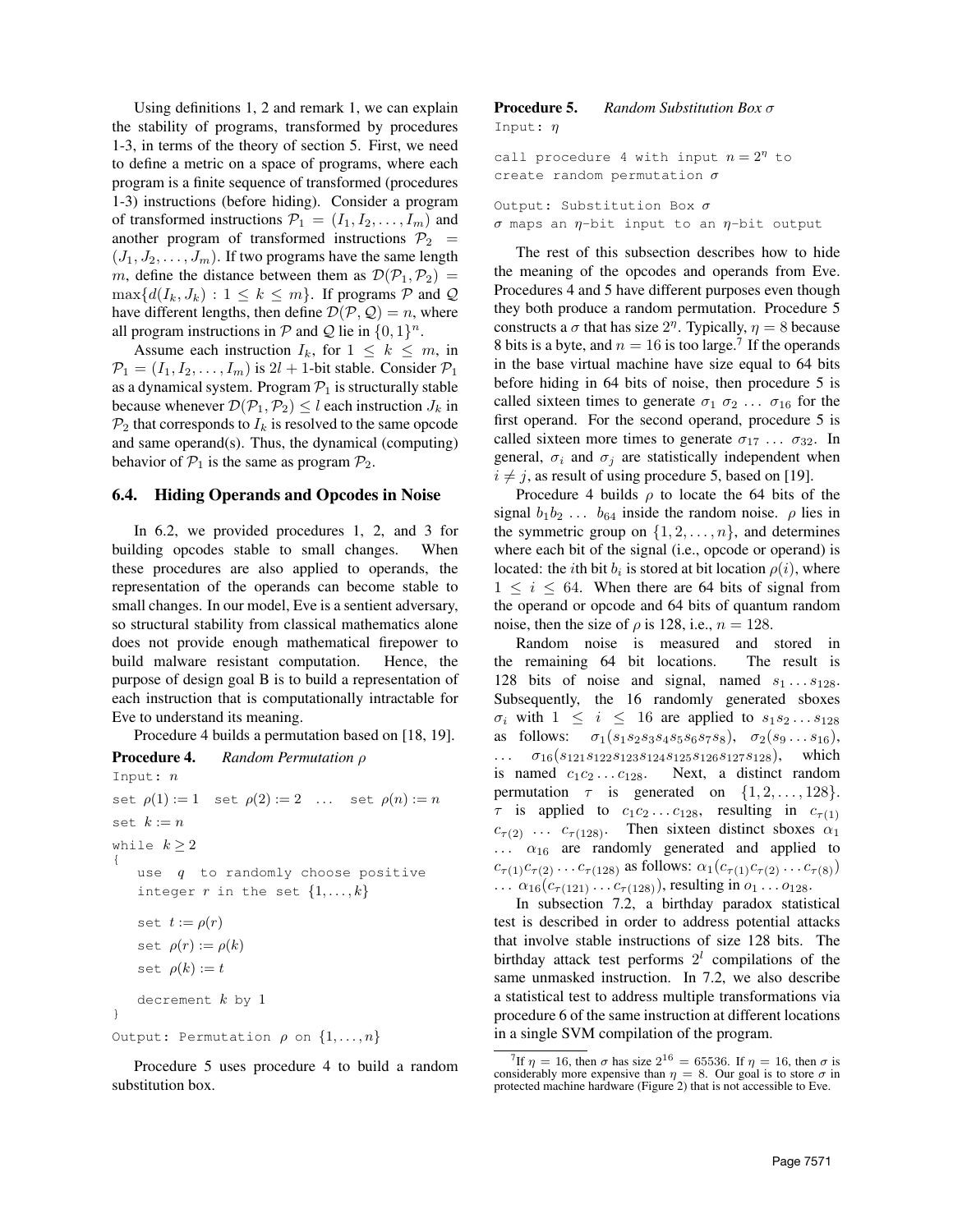For each time the SVM compilation tool is executed, all  $\rho$ ,  $\sigma_i$ ,  $\tau$ ,  $\alpha_i$  and randomized opcodes are statistically independent from each other and from all previous compilations. Also, within one SVM compilation, the random noise  $(n - k)$  bits per opcode) generated for two identical opcodes at different locations in the program is statistically independent.

From our prior description, procedure 6 formally specifies hiding a k-bit opcode (or operand)  $b_1 \ldots b_k$ in  $n - k$  bits of random noise.  $\rho$  and  $\tau$  are distinct random permutations on  $\{1, 2, \ldots, n\}$ .  $\rho$  determines the bit locations of  $b_1 \ldots b_k$  hidden inside of noise.  $\sigma_1 \ldots \sigma_p$ and  $\alpha_1 \ldots \alpha_p$  are random sboxes.

#### Procedure 6. *Hide in Noise*

```
Input: k, n and k-bit string b_1 b_2... b_kcall procedure 4 with input n to build
random permutation \rho on \{1, 2, ..., n\}
```
call procedure 1 with input  $n$  and store noise in every bit location  $l_1$   $l_2$  ...  $l_n$ 

```
set j := 1
```
}

```
while j \leq k{
   set bit location l_{\rho(j)} := b_jincrement j by 1
```
call procedure 5  $p$  times on input  $\eta$  and generate substitution boxes  $\sigma_1 \dots \sigma_p$ 

apply substitution boxes  $\sigma_1 \dots \sigma_p$  to input  $l_1$   $l_2$ ...  $l_n$  and compute  $c_1$   $c_2$ ...  $c_n$ 

call procedure 4 with input  $n$  to build random permutation  $\tau$  on  $\{1, 2, ..., n\}$ 

permute  $c_1 \ldots c_n$  to  $c_{\tau(1)} \ldots c_{\tau(n)}$ 

call procedure 5  $p$  times on input  $\eta$  and generate substitution boxes  $\alpha_1 \dots \alpha_p$ 

apply  $\alpha_1 \ldots \alpha_p$  to input  $c_{\tau(1)} \ldots c_{\tau(n)}$ 

Output:  $o_1$   $o_2$  ...  $o_n$ 

# 6.5. Hiding Instruction Order

Procedure 7 hides the hidden stable instructions, constructed by procedure 6, inside a block of size b containing dummy instructions.  $b$  is the sum of the number of stable instructions and the number of dummy instructions in the block.  $m$  is the maximum number of stable instructions hidden.  $\gamma$  is a random permutation on  $\{1, 2, \ldots, b\}$ .  $S_1, S_2, \ldots, S_m$  are a sequence of stable instructions that are part of the program.

Procedure 7. *Hide Stable Instructions in Block* Input:  $b, m, \gamma$ , and  $S_1, S_2, \ldots$  and  $S_m$ use  $q$  to randomly choose a positive integer  $c$  in the set  $\{1, 2, ..., \lfloor\frac{b}{2}\rfloor\}$ set  $i := 1$  set  $j := 1$  set  $k := 1$ while  $i \leq b$ { use  $q$  to randomly choose a positive integer r in the set  $\{1, 2, \ldots, b\}$ if (  $(r \leq c)$  and  $(j < m)$  ) { hide instruction  $S_j$  at location  $\gamma(i)$ increment  $j$  by  $1$ } else { randomly build dummy instruction  $D_k$ hide instruction  $D_k$  at location  $\gamma(i)$ increment  $k$  by 1 } increment i by 1

Table 1 shows a representation of the stable hidden instructions permuted in the block with dummy instructions after procedure 7 is completed.

}

|  |  | Table 1. Hiding Instruction Order |  |
|--|--|-----------------------------------|--|
|--|--|-----------------------------------|--|

| <b>Block</b>                                                    | Instr.        | Instr. | Test       | Gamma             |  |  |
|-----------------------------------------------------------------|---------------|--------|------------|-------------------|--|--|
| Index                                                           | Name          | Type   | $r \leq c$ | Index             |  |  |
| 1                                                               | $S_{j_1}$     | Valid  | True       | $\gamma(j_1)$     |  |  |
| $\mathcal{D}_{\mathcal{L}}$                                     | $D_{r_1}$     | Dummy  | False      | $\gamma(r_1)$     |  |  |
| $\gamma^{-1}(1)$                                                | $S_1$         | Valid  | True       | $\gamma(1)$       |  |  |
| .<br>b                                                          | $D_{r_{k-1}}$ | Dummy  | False      | $\gamma(r_{k-1})$ |  |  |
| In table 1, $j_i = \gamma^{-1}(i)$ and $r_i = \gamma^{-1}(i)$ . |               |        |            |                   |  |  |

Because *c* is randomly selected in  $\{1, \dots \lfloor \frac{b}{2} \rfloor \}$ , and  $m$  is determined during compilation and  $m$  can be randomly selected for each block, Eve does not know how many valid instructions are in a block. Eve does not know the probability distribution of valid versus dummy instructions in a block; and Eve does not know the block size. Eve does not know  $\gamma$ , and she does not know how to distinguish a dummy opcode from a valid opcode, since the dummy opcodes are also selected using procedure 1.

In our cryptographic model, Alice's Protected Machine Hardware (Figure 2) should execute the operations in procedures 6 and 7 because the sboxes  $\sigma_1 \dots \sigma_p$  and  $\alpha_1 \dots \alpha_p$  and permutations  $\rho$ ,  $\tau$ ,  $\gamma$  "act as Alice's private keys."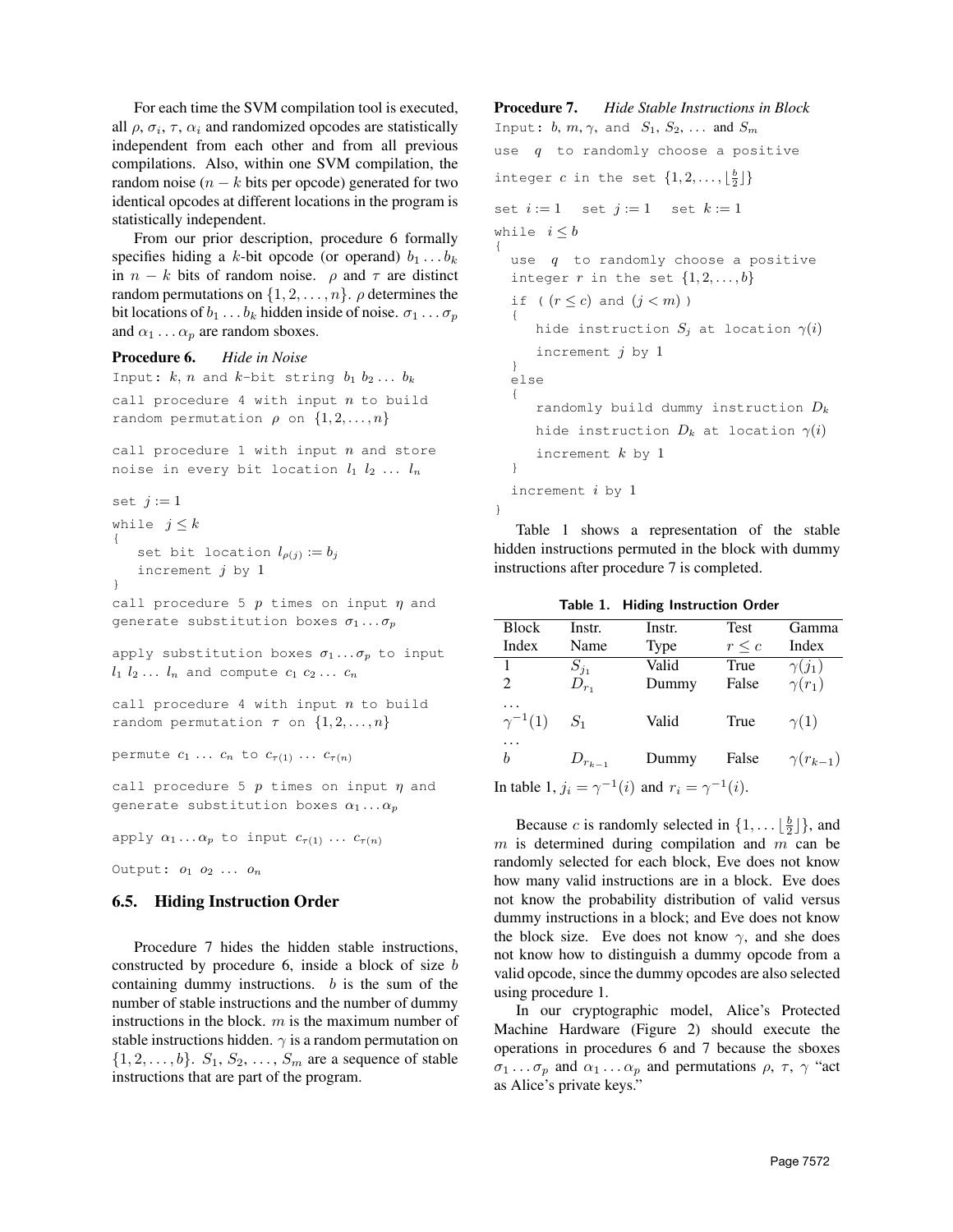#### 6.6. Executing Stable, Hidden Instructions

After the inverse of procedure 7 is performed on a block of the program, executing a stable, hidden instruction consists of 3 steps.

- 1. Unmask and find the nearest valid opcode.
- 2. Extract the operands from the noise.
- 3. Execute a valid instruction.

In our cryptographic model, we assume there is at least one hardware implementation where all three steps are executed in Protected Machine Hardware (blue region in Figure 2). Our model assumes Eve does not have access to the internal physical operations in the blue region during the execution of these three steps.

With our model assumption, we proceed to examine steps 1, 2, and 3 in more detail. We developed a software tool, called SVM, in ANSI  $\,$  C  $\,$  [14] that performs these 3 steps. Our SVM tool uses the quantum random bit generator in [20]. In general, our SVM tool can execute any hidden program that operates according to the virtual register machine instructions, described in section 6.1. After a brief summary of steps 1, 2, and 3, we demonstrate an example of our SVM tool, building hidden, stable virtual register machine instructions.

We assume that our cryptographically stable instructions are stored in Unprotected Memory (Figure 2). After a block of hidden instructions are retrieved from Unprotected Memory, they are ordered, unmasked and executed in the Protected Machine Hardware. In step 1, the first argument of the instruction is a noisy opcode. Our SVM tool finds the nearest valid opcode to the noisy opcode, by computing the Hamming distance between the noisy opcode and valid opcodes. If the nearest opcode is a dummy opcode, the instruction is ignored; otherwise, in step 2, the operands are extracted from the noise by executing a procedure that performs the inverse of procedure 6. In step 3, a valid opcode executes with unmasked operands as input.

#### Example 1. Unmasked GCD Program

Symbols, following a semicolon on the same line, are comments.

```
SET A 6 ; Instruction 0
SET B 10 ; Instruction 1
IF A 0 ; 2. If (A == 0) execute instruction 3.
JMP 12 : 3. Branch to instruction 12.
IF B 0 ; 4. If (B == 0) execute instruction 5.
JMP 13 ; 5. Branch to instruction 13.
IFGT A B ; 6. If (A > B) execute instruction 7.
SUB A B ; 7. Store A-B in register A.
IFGT B A ; 8. If (B > A) execute instruction 9.
SUB B A ; 9. Store B-A in register B.
IFN A B ; 10. If (A != B) execute instruction 11.
JMP 2 ; 11. Branch to instruction 2.<br>SET A B : Instruction 12
         B ; Instruction 12
SET B A ; Instruction 13
```
#### GCD Instructions Executed:

| SET  | Α | 6  |  |
|------|---|----|--|
| SET  | B | 10 |  |
| ΙF   | А | 0  |  |
| ΙF   | B | 0  |  |
| IFGT | А | B  |  |
| IFGT | B | Α  |  |
| SUB  | B | Α  |  |
| IFN  | Α | B  |  |
| JMP  | 2 |    |  |
| IF.  | Α | 0  |  |
| ΙF   | B | 0  |  |
| IFGT | А | B  |  |
| SUB  | А | В  |  |
| IFGT | B | Α  |  |
| SUB  | B | A  |  |
| IFN  | Α | B  |  |
| SET  | Α | В  |  |
| SET  | В | Α  |  |

After the last instruction SET B A executes, both registers A and B are storing 2. Instruction numbers in an SVM program always start at 0, so JMP 2 causes the SVM to execute IF A 0. In the next section, we analyze what our stable instructions look like to Eve in Unprotected Memory after multiple SVM compilations.

## 7. Complexity, Statistics, & Performance

We estimate the complexity of our hiding procedure, and estimate memory use and computing time.

#### 7.1. Complexity Estimate

We use the same parameter values as in 6.4. For larger registers, the complexity scales favorably because  $f(n) = n!$  grows much faster than  $e(n) = 2^n$ . Calculating  $\frac{f(n)}{e(n)}$  with sizes 128 and 256 bits:  $\frac{f(128)}{e(128)} \in$  $[10^{177}, 10^{178}]$  and  $\frac{f(256)}{e(256)} \in [10^{430}, 10^{431}]$ .  $f(n)$  is compared to binary exponential growth  $e(n)$  because procedures 4, 5 and 6 use permutations; standard cryptographic methods rely on the  $P \neq NP$  assumption that complexity grows exponentially. In procedure 6, each 64-bit opcode ( $k = 64$ ) is hidden in 64 bits of noise  $(n = 128)$ . There are  $128 * 127 \dots 66 * 65 > 10^{126}$ locations for hiding a 64-bit operand in 64 bits of noise.

#### 7.2. Statistical Testing for Two Attacks

The first test searches for a birthday paradox attack with distinct SVM compilations of a fixed 64-bit random opcode in the unmasked instruction SET A 6.

We used  $n = 64$  for procedure 1 to generate the random opcode for SET, and inputs  $l = 12$ ,  $m = 12$ , and  $n = 64$  for procedure 3. We used input  $n = 128$  for procedure 4; and input  $\eta = 8$  for procedure 5; and inputs  $k = 64$  and  $n = 128$  for procedure 6. We searched for collisions, where 75% of the bits match: that is,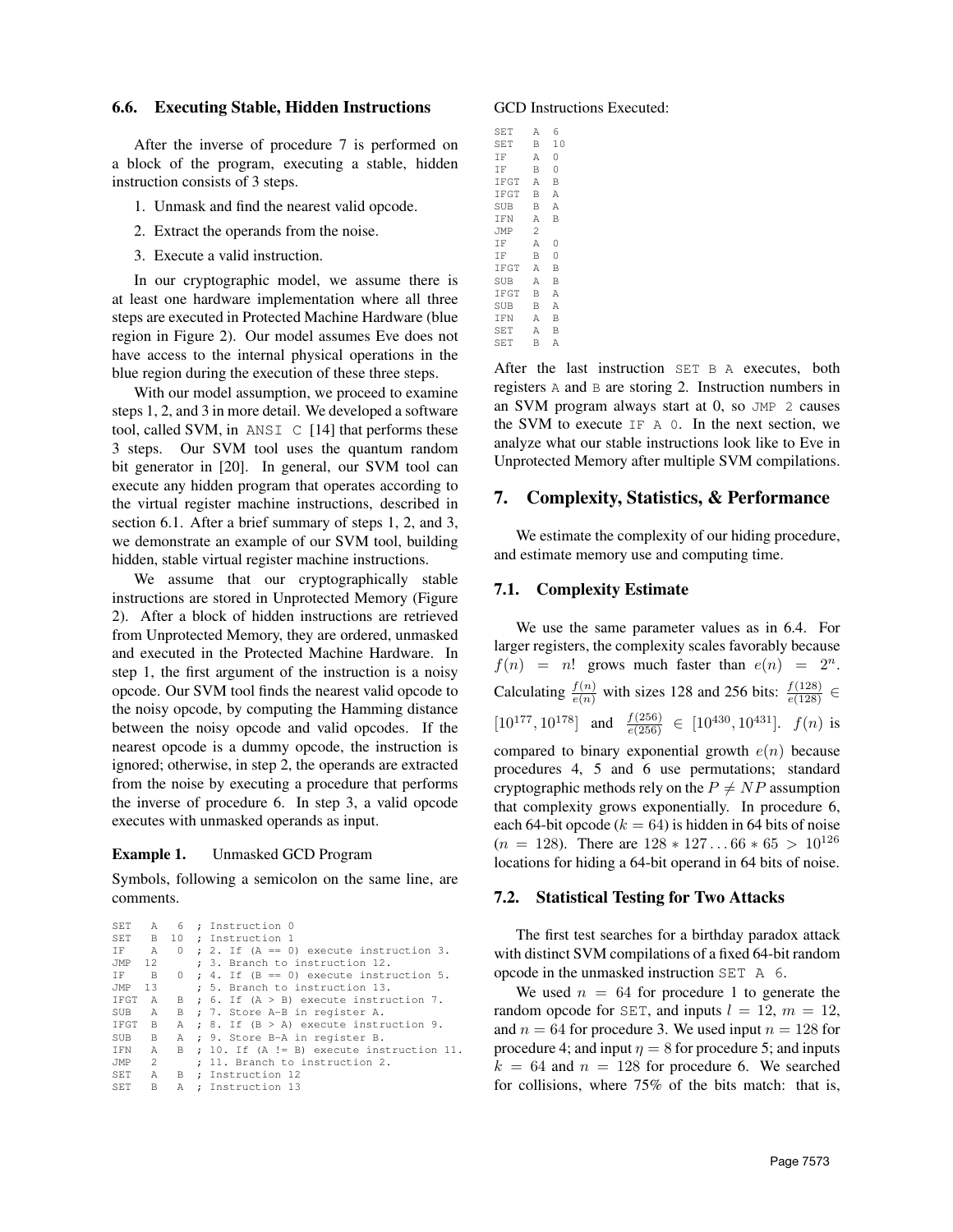where the Hamming distance was greater than 96 for two opcode portions of the instruction SET A 6.

The statistics for 44850 Birthday paradox collision search comparisons are shown below, where each tally is the hamming distance between two 128-bit hidden opcodes, generated from instruction SET A 6. Let  $h_i$ be the number of pairs of distinct stable instructions whose 128 bits of opcode are a Hamming distance of  $i$  bits apart. Below is the data for a typical run with 300 stable instructions generated from SET A 6:

```
TOTAL number of h_i computed = 44850.
```

```
h_{40} = 1. h_{41} = 1. h_{42} = 0. h_{43} = 2. h_{44} = 4. h_{45} = 6. h_{46} = 14.h_{47} = 33. h_{48} = 64. h_{49} = 87. h_{50} = 150. h_{51} = 237. h_{52} = 328.<br>
h_{53} = 460. h_{54} = 667. h_{55} = 902. h_{56} = 1114. h_{57} = 1451.h_{58} = 1809. h_{59} = 2142. h_{60} = 2516. h_{61} = 2795. h_{62} = 2927. h_{63} = 3068. h_{64} = 3157. h_{65} = 3184. h_{66} = 2929. h_{67} = 2729.h_{68} = 2492. h_{69} = 2100. h_{70} = 1809. h_{71} = 1522. h_{72} = 1115.h_{73} = 929. h_{74} = 676. h_{75} = 480. h_{76} = 361. h_{77} = 219.h_{78} = 145. h_{79} = 93. h_{80} = 57. h_{81} = 38. h_{82} = 18. h_{83} = 12.h_{84} = 1. h_{85} = 6. When i > 85, h_i = 0.
```
Empirical mean = 64.02.  $\mu$  = 64. Expected standard deviation  $\sigma$  = 5.66.  $h_i$  are within  $\sigma$  of  $\mu$ . Expected  $h_i$  within  $\sigma$  = 30615.  $h_i$  are within  $2\sigma$  of  $\mu$ . Expected  $h_i$  within  $2\sigma$  = 42805.  $h_i$  are within  $3\sigma$  of  $\mu$ . Expected  $h_i$  within  $3\sigma = 44733$ .

No Hamming distances were close to 96 (75% of 128).

In test 2, we searched for an attack by looking at multiple compilations of the same instruction at different locations in a single SVM compilation of the program. To simplify this search and make an attack easier to find, we built a program with 150 identical instructions: SET A 6. After this single compilation, we computed pairwise Hamming distances. Statistics for a typical run of test 2 are shown below:

```
TOTAL number of h_i computed = 11175.
```

```
h_{43} = 4. h_{44} = 2. h_{45} = 3. h_{46} = 4. h_{47} = 7. h_{48} = 15. h_{49} = 30.h_{50} = 43. h_{51} = 43. h_{52} = 75. h_{53} = 122. h_{54} = 167. h_{55} = 237.h_{56} = 309. h_{57} = 389. h_{58} = 467. h_{59} = 520. h_{60} = 648.h_{61} = 667. h_{62} = 701. h_{63} = 753. h_{64} = 867. h_{65} = 782.h_{66} = 697. h_{67} = 670. h_{68} = 655. h_{69} = 535. h_{70} = 437.h_{71} = 345. h_{72} = 259. h_{73} = 223. h_{74} = 168. h_{75} = 117.
h_{76} = 82. h_{77} = 46. h_{78} = 37. h_{79} = 23. h_{80} = 10. h_{81} = 7.h_{82} = 6. h_{83} = 1. h_{84} = 1. h_{85} = 1. When i > 85, h_i = 0.
```

```
Empirical mean = 63.90. \mu = 64. Expected standard deviation \sigma = 5.667495 h_i are within \sigma of \mu. Expected h_i within \sigma = 7628.
10735 h_i are within 2\sigma of \mu. Expected h_i within 2\sigma = 10665.
11139 h_i are within 3\sigma of \mu. Expected h_i within 3\sigma = 11146.
```
No Hamming distances were close to 96; the statistics follow a binomial distribution with  $p = \frac{1}{2}$ . In general, we do not expect this attack to be effective for Eve because Alice should not voluntarily compile her plaintext code with static "keys" on plaintext code that repeats the same instruction multiple times on purpose. Furthermore, Eve's potential collisions occur only on "keys" that Eve artificially constructs with the SVM tool. In a proper use setting, Alice uses a different set of "keys" and randomized opcodes on each separate compilation on a particular machine, and procedure 7 further reduces the efficacy of this type of attack.

# 7.3. Hardware Performance Estimates

In section 6.4, 64-bit operands (or opcodes) are hidden in 64 bits of noise ( $k = 64$ ,  $n = 128$ ). If we assume that we are not utilizing 56 out of the 64 bits that represent the opcode, then our memory use in unprotected memory increases linearly at most by 4x.

We use Shi and Lee [21] as a reference to estimate computing speeds of our bit permutations executed in Protected Machine Hardware (procedures 4 and 6). Shi and Lee rigorously analyze implementing arbitrary bit permutation operations in hardware. Their complexity estimates are expressed in terms of logical effort [22]. Logical effort can be used to estimate the number of stages required to implement the critical path of a given logic function with CMOS, and determine the maximum possible speed of the circuit.

In [21], they found that the Butterfly network is the fastest architecture for implementing bit permutations. For a 6-stage Butterfly network they found a latency of 12.0 FO4 [23]. Microprocessors typically have a cycle of time of 20-30 FO4, so the Butterfly network should be able to complete all bit permutation operations in 1 or 2 instruction cycles. The generation of the quantum random bits can be performed offline to support procedures 1-7. (The inverses of procedures 6 and 7 do not require a quantum random bit generator.)

# 8. Related Work

In [24], they present a general approach to addressing code-injection attacks in scripting and interpreted languages (e.g., web-based SQL injection), by randomizing the instructions. In [24], they do not address malware attacks at the machine instruction (physical hardware) level; there is no notion nor use of stability to build instruction opcodes and operands that are resistant to small changes.

Fully homomorphic encryption (FHE) [25] is a clever method for protecting Alice's computations on data in the cloud. However, FHE does not use stability, and does not protect the computer instructions that store the private FHE key. FHE defers the malware problem to the user's local computer; FHE does not address how to hinder malware on the local computer. Some FHE keys are 1 Gigabyte and the plaintext-to-ciphertext expansion is 10,000 to 1 for just 100 bits of security [26, 27]. FHE's huge memory requirements are not currently economically feasible for protecting instructions in hardware. From section 7, we see that procedures 1-7 surpass FHE by many orders of magnitude when one compares the amount of complexity obtained for a given amount of memory and computing speed.